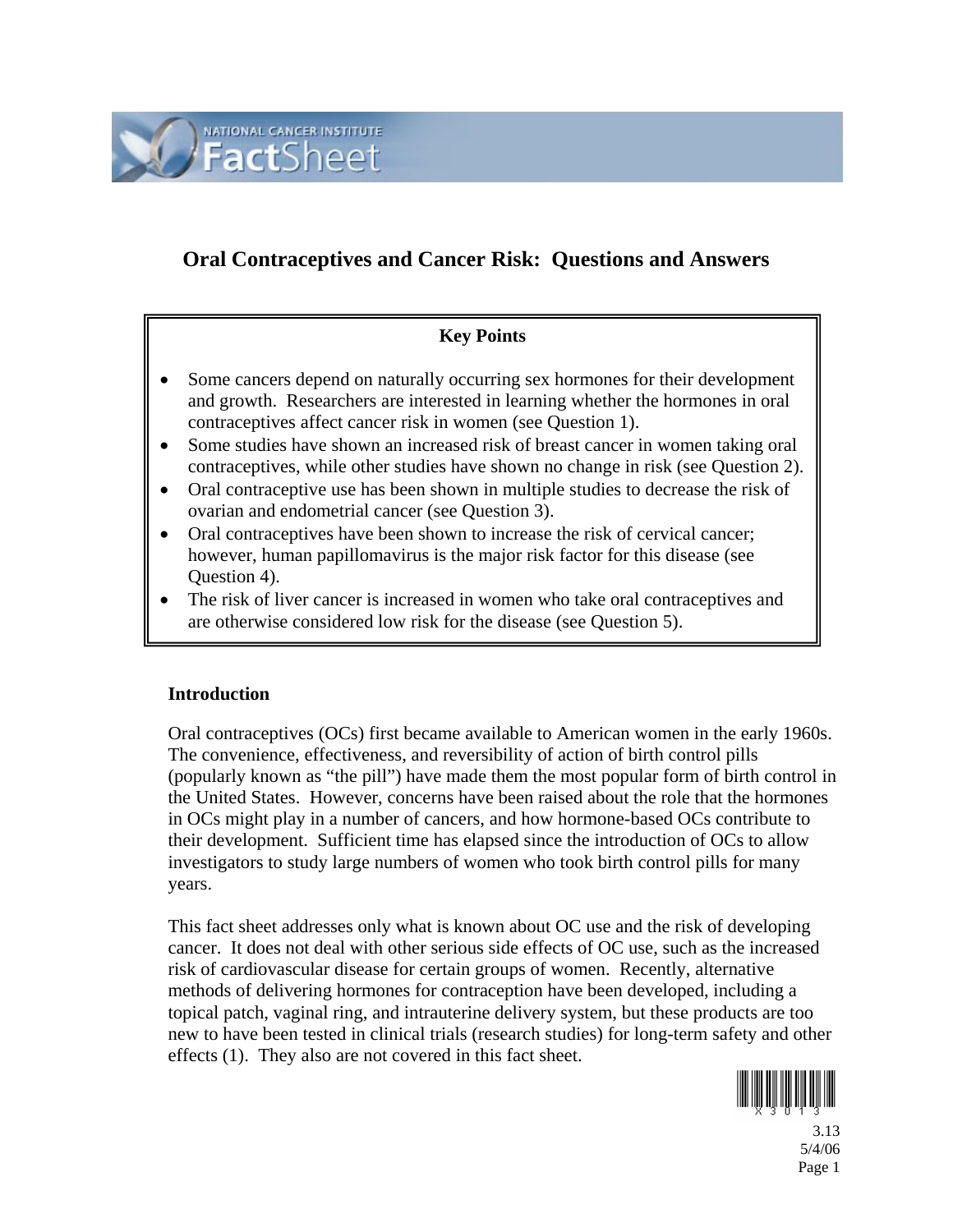## **1. What types of oral contraceptives are available in the United States? Why do researchers believe that oral contraceptives may influence cancer risk?**

Currently, two types of OCs are available in the United States. The most commonly prescribed OC contains two man-made versions of natural female hormones (estrogen and progesterone) that are similar to the hormones the ovaries normally produce. This type of pill is often called a "combined oral contraceptive." The second type of OC available in the United States is called the minipill. It contains only a type of progesterone.

Estrogen stimulates the growth and development of the uterus at puberty, causes the endometrium (the inner lining of the uterus) to thicken during the first half of the menstrual cycle, and influences breast tissue throughout life, but particularly from puberty to menopause.

Progesterone, which is produced during the last half of the menstrual cycle, prepares the endometrium to receive the egg. If the egg is fertilized, progesterone secretion continues, preventing release of additional eggs from the ovaries. For this reason, progesterone is called the "pregnancy-supporting" hormone, and scientists believe that it has valuable contraceptive effects. The man-made progesterone used in OCs is called progestogen or progestin.

Because medical research suggests that some cancers depend on naturally occurring sex hormones for their development and growth, scientists have been investigating a possible link between OC use and cancer risk. Researchers have focused a great deal of attention on OC users over the past 40 years. This scrutiny has produced a wealth of data on OC use and the development of certain cancers, although results of these studies have not always been consistent. The risk of endometrial and ovarian cancers is reduced with the use of OCs, while the risk of breast and cervical cancers is increased (1). A summary of research results for each type of cancer is given in Questions 2–5.

## **2. How do oral contraceptives affect breast cancer risk?**

A woman's risk of developing breast cancer depends on several factors, some of which are related to her natural hormones. Hormonal factors that increase the risk of breast cancer include conditions that may allow high levels of hormones to persist for long periods of time, such as beginning menstruation at an early age (before age 12), experiencing menopause at a late age (after age 55), having a first child after age 30, and not having children at all.

A 1996 analysis of worldwide epidemiologic data conducted by the Collaborative Group on Hormonal Factors in Breast Cancer found that women who were current or recent users of birth control pills had a slightly elevated risk of developing breast cancer. The risk was highest for women who started using OCs as teenagers. However, 10 or more years after women stopped using OCs, their risk of developing breast cancer returned to the same level as if they had never used birth control pills, regardless of family history of breast cancer, reproductive history, geographic area of residence, ethnic background,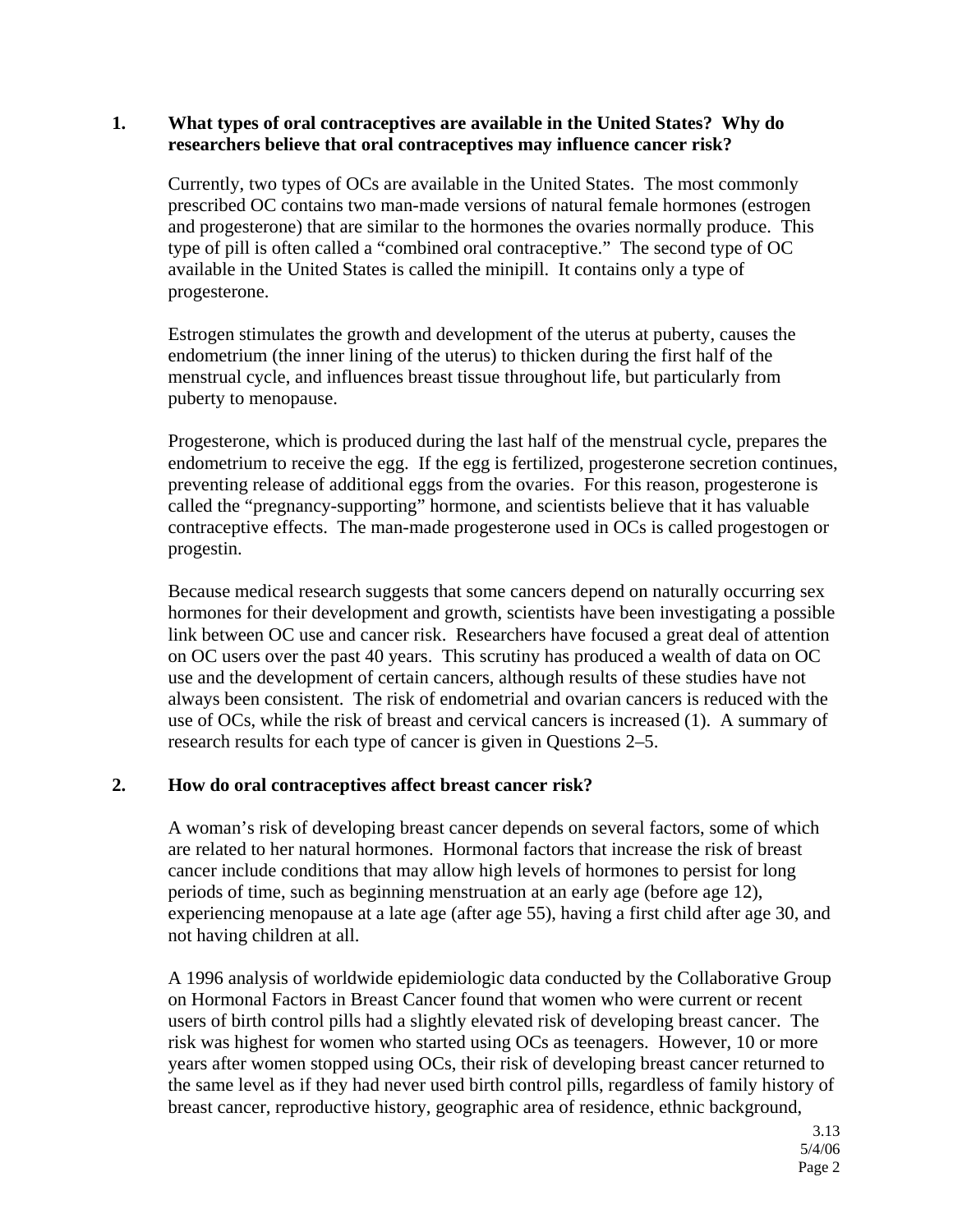differences in study design, dose and type of hormone, or duration of use. In addition, breast cancers diagnosed in women after 10 or more years of not using OCs were less advanced than breast cancers diagnosed in women who had never used OCs. To conduct this analysis, the researchers examined the results of 54 studies. The analysis involved 53,297 women with breast cancer and 100,239 women without breast cancer. More than 200 researchers participated in this combined analysis of their original studies, which represented about 90 percent of the epidemiological studies throughout the world that had investigated the possible relationship between OCs and breast cancer (2).

The findings of the Women's Contraceptive and Reproductive Experiences (Women's CARE) study were in contrast to those described above. The Women's CARE study examined the use of OCs as a risk factor for breast cancer in women ages 35 to 64. Researchers interviewed 4,575 women who were diagnosed with breast cancer between 1994 and 1998, and 4,682 women who did not have breast cancer. Investigators collected detailed information about the participants' use of OCs, reproductive history, health, and family history. The results, which were published in 2002, indicated that current or former use of OCs did not significantly increase the risk of breast cancer. The findings were similar for white and black women. Factors such as longer periods of use, higher doses of estrogen, initiation of OC use before age 20, and OC use by women with a family history of breast cancer were not associated with an increased risk of the disease (3).

In a National Cancer Institute (NCI)-sponsored study published in 2003, researchers examined risk factors for breast cancer among women ages 20 to 34 compared with women ages 35 to 54. Women diagnosed with breast cancer were asked whether they had used OCs for more than 6 months before diagnosis and, if so, whether the most recent use had been within 5 years, 5 to 10 years, or more than 10 years. The results indicated that the risk was highest for women who used OCs within 5 years prior to diagnosis, particularly in the younger group (4).

## **3. How do oral contraceptives affect ovarian and endometrial cancer risk?**

Studies have consistently shown that using OCs reduces the risk of ovarian cancer. In a 1992 analysis of 20 studies of OC use and ovarian cancer, researchers from Harvard Medical School found that the risk of ovarian cancer decreased with increasing duration of OC use. Results showed a 10 to 12 percent decrease in risk after 1 year of use, and approximately a 50 percent decrease after 5 years of use (5).

Researchers have studied how the amount or type of hormones in OCs affects ovarian cancer risk reduction. One of the studies used in the Harvard analysis, the Cancer and Steroid Hormone Study (CASH), found that the reduction in ovarian cancer risk was the same regardless of the type or amount of estrogen or progestin in the pill (6). A more recent analysis of data from the CASH study, however, indicated that OC formulations with high levels of progestin reduced ovarian cancer risk more than preparations with low progestin levels (7). In another recent study, the Steroid Hormones and Reproductions (SHARE) study, researchers investigated new, lower-dose progestins that have varying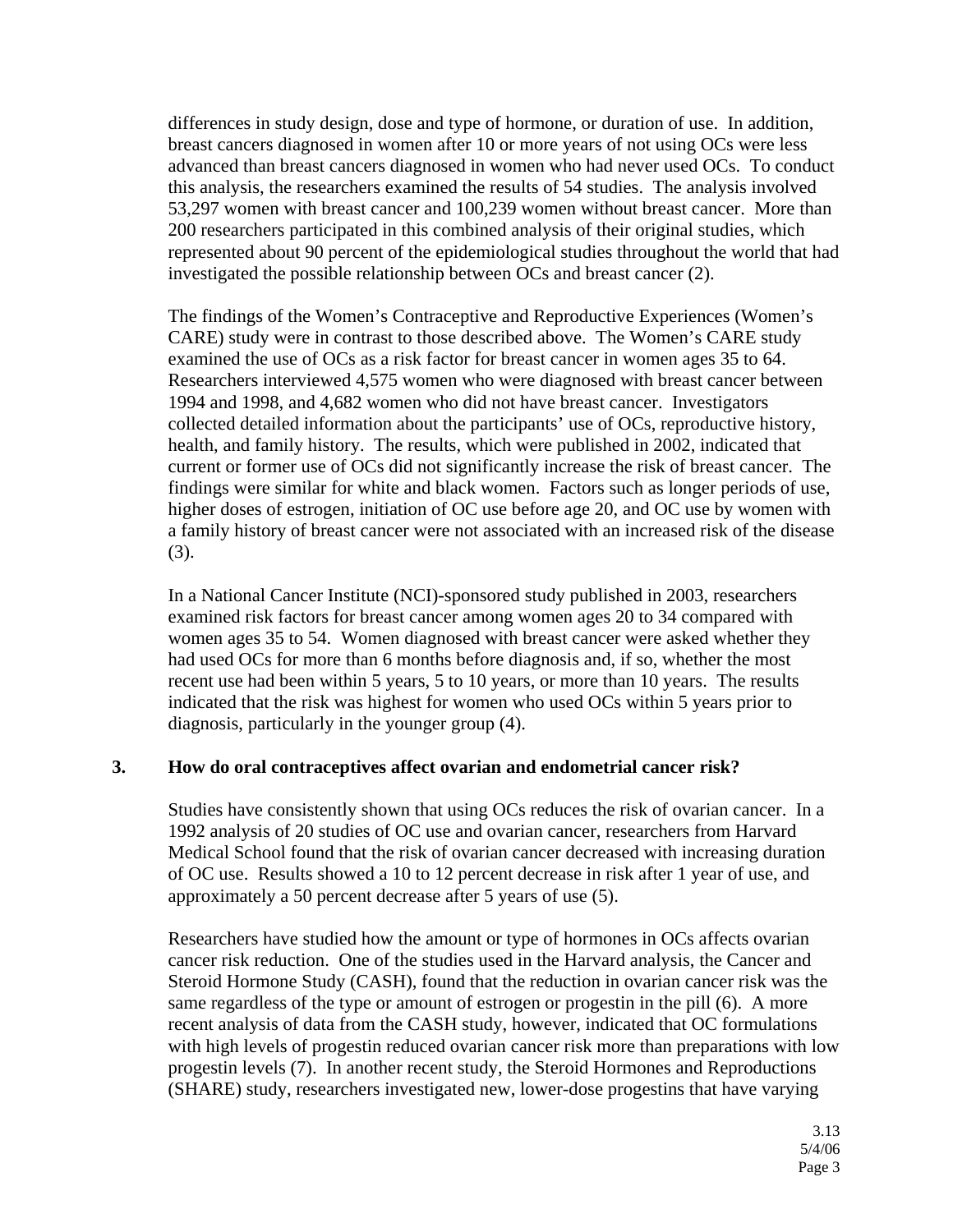androgenic properties (testosterone-like effects). They found no difference in ovarian cancer risk between androgenic and nonandrogenic pills (8).

OC use in women at increased risk of ovarian cancer due to BRCA1 and BRCA2 genetic mutations has been studied. One study showed a reduction in risk, but a more recent study showed no effect (9, 10).

The use of OCs has been shown to significantly reduce the risk of endometrial cancer. This protective effect increases with the length of time OCs are used, and continues for many years after a woman stops using OCs (11).

## **4. How do oral contraceptives affect cervical cancer risk?**

Evidence shows that long-term use of OCs (5 or more years) may be associated with an increased risk of cancer of the cervix (the narrow, lower portion of the uterus) (12). Although OC use may increase the risk of cervical cancer, human papillomavirus (HPV) is recognized as the major cause of this disease. Approximately 14 types of HPV have been identified as having the potential to cause cancer, and HPVs have been found in 99 percent of cervical cancer biopsy specimens worldwide (12). More information about HPV and cancer is available in *Human Papillomaviruses and Cancer: Questions and Answers* at http://www.cancer.gov/cancertopics/factsheet/risk/HPV on the Internet.

A 2003 analysis by the International Agency for Research on Cancer (IARC) found an increased risk of cervical cancer with longer use of OCs. Researchers analyzed data from 28 studies that included 12,531 women with cervical cancer. The data suggested that the risk of cervical cancer may decrease after OC use stops (13). In another IARC report, data from eight studies were combined to assess the effect of OC use on cervical cancer risk in HPV-positive women. Researchers found a fourfold increase in risk among women who had used OCs for longer than 5 years. Risk was also increased among women who began using OCs before age 20 and women who had used OCs within the past 5 years (14). The IARC is planning a study to reanalyze all data related to OC use and cervical cancer risk (12).

## **5. How do oral contraceptives affect liver cancer risk?**

Several studies have found that OCs increase the risk of liver cancer in populations usually considered low risk, such as white women in the United States and Europe who do not have liver disease. In these studies, women who used OCs for longer periods of time were found to be at increased risk for liver cancer. However, OCs did not increase the risk of liver cancer in Asian and African women, who are considered high risk for this disease. Researchers believe this is because other risk factors, such as hepatitis infection, outweigh the effect of OCs (15).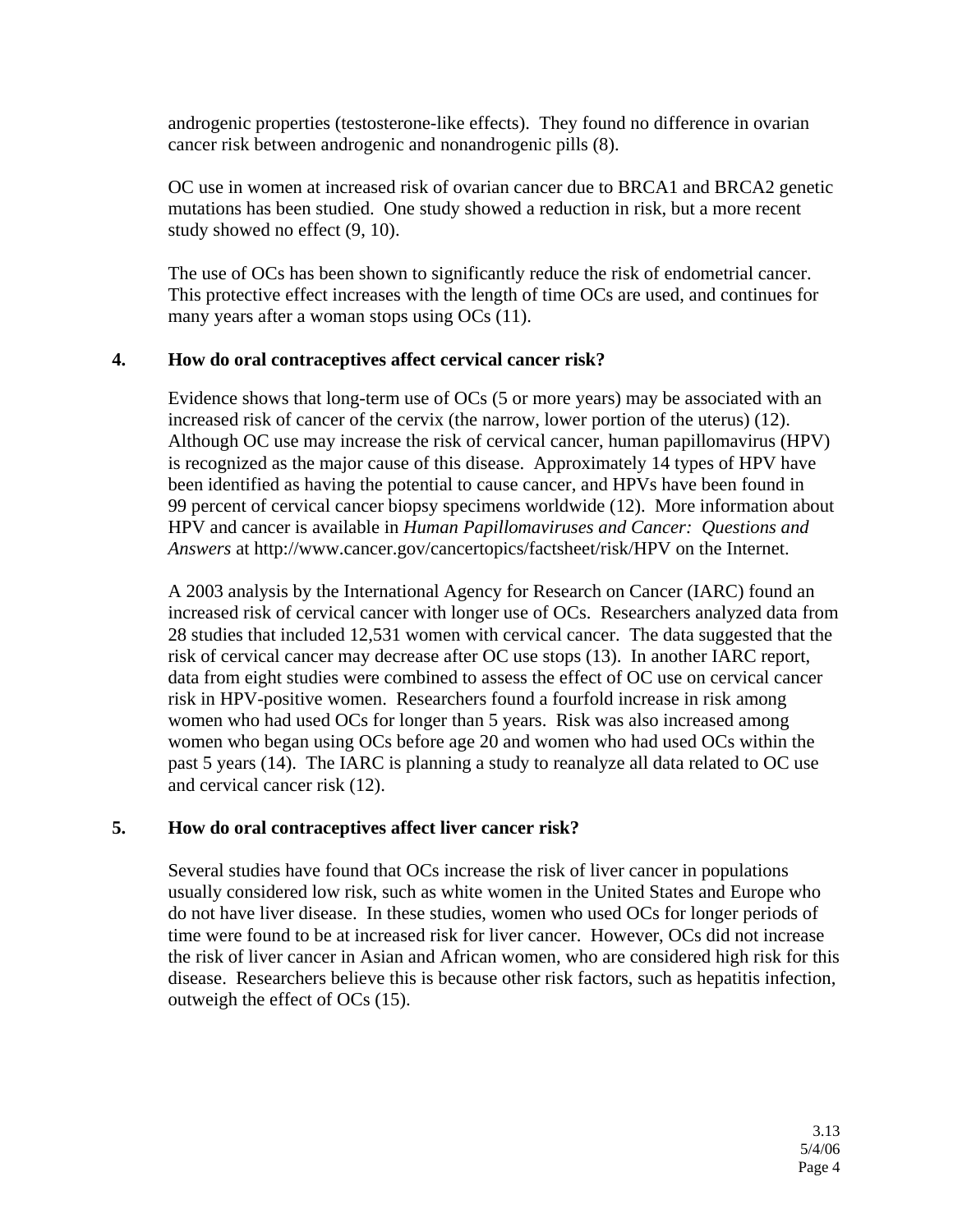## **6. What screening tests are available for the cancers described?**

Studies have found that regular breast cancer screening with mammograms reduces the number of deaths from breast cancer for women ages 40 to 69. Women who are at increased risk for breast cancer should seek medical advice about when to begin having mammograms and how often to be screened. A high-quality mammogram, with a clinical breast exam (an exam done by a professional health care provider), is the most effective way to detect breast cancer early.

Abnormal changes in the cervix can often be detected by a Pap test and treated before cancer develops. Women who have begun to have sexual intercourse or are age 21 should check with their doctor about having a Pap test. Researchers are working on developing screening tests for ovarian and endometrial cancer.

Women who are concerned about their risk for cancer are encouraged to talk with their health care provider. More information is also available from the Cancer Information Service (see below).

## **Selected References**

- 1. Burkman R, Schlesselman JJ, Zieman M. Safety concerns and health benefits associated with oral contraception. *American Journal of Obstetrics and Gynecology* 2004; 190(4 Suppl):S5–22.
- 2. Collaborative Group on Hormonal Factors in Breast Cancer. Breast cancer and hormonal contraceptives: Collaborative reanalysis of individual data on 53,297 women with breast cancer and 100,239 women without breast cancer from 54 epidemiological studies. *Lancet* 1996; 347:1713–1727.
- 3. Marchbanks PA, McDonald JA, Wilson HG, et al. Oral contraceptives and the risk of breast cancer. *New England Journal of Medicine* 2002; 346(26):2025–2032.
- 4. Althuis MD, Brogan DD, Coates RJ, et al. Breast cancers among very young premenopausal women (United States). *Cancer Causes and Control* 2003; 14(2):  $151-160.$
- 5. Hankinson SE, Colditz GA, Hunter DJ, et al. A quantitative assessment of oral contraceptive use and risk of ovarian cancer. *Obstetrics and Gynecology* 1992; 80(4):708–714.
- 6. Centers for Disease Control and Prevention and the National Institute of Child Health and Human Development. The reduction in risk of ovarian cancer associated with oralcontraceptive use. The Cancer and Steroid Hormone Study of the Centers for Disease Control and the National Institute of Child Health and Human Development. *New England Journal of Medicine* 1987; 316(11):650–655.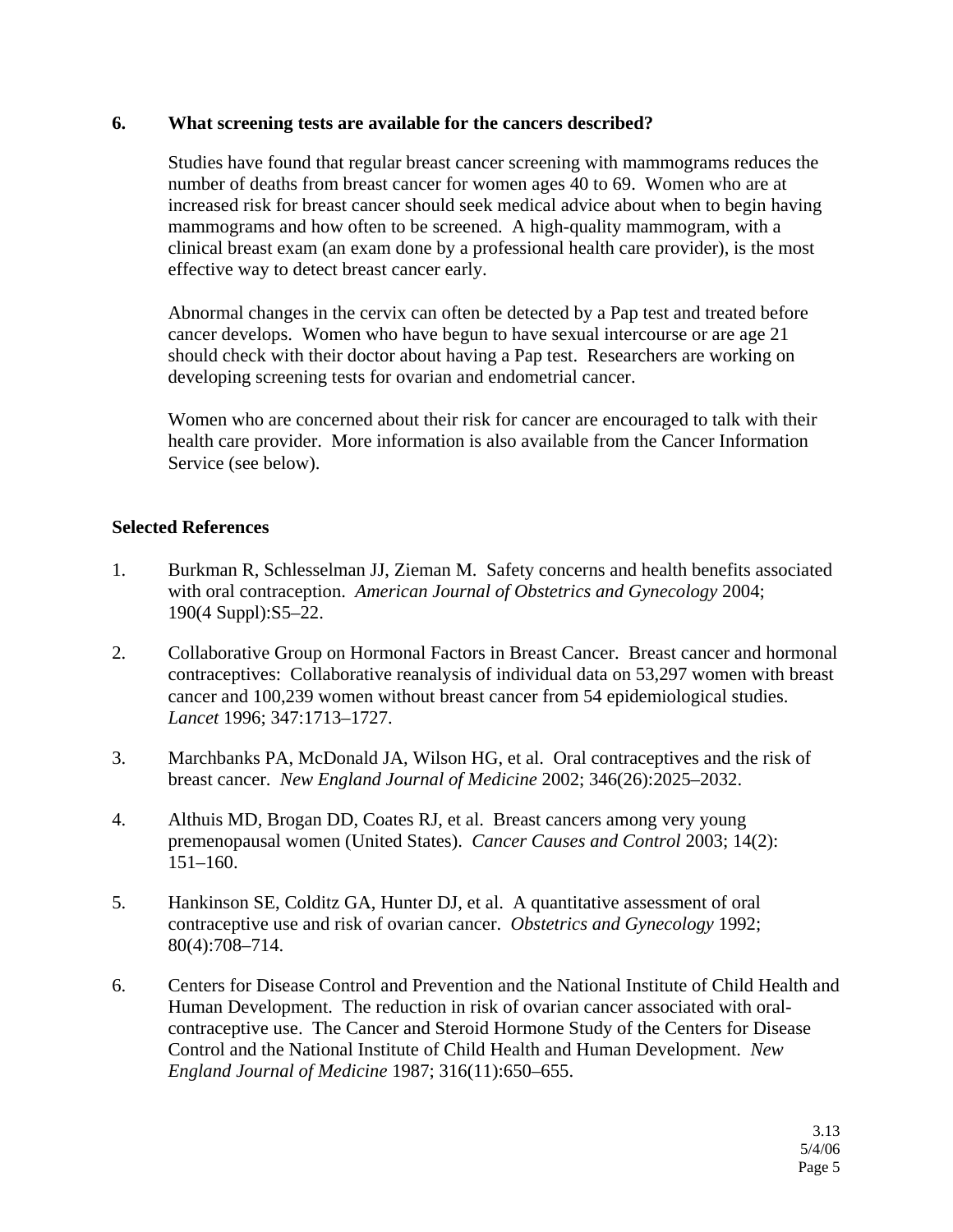- 7. Schildkraut JM, Calingaert B, Marchbanks PA, Moorman PG, Rodriguez GC. Impact of progestin and estrogen potency in oral contraceptives on ovarian cancer risk. *Journal of the National Cancer Institute* 2002; 94(1):32–38.
- 8. Greer JB, Modugno F, Allen GO, Ness RB. Androgenic progestins in oral contraceptives and the risk of epithelial ovarian cancer. *Obstetrics and Gynecology* 2005; 105(4): 731–740.
- 9. Narod SA, Risch H, Moslehi R, et al. Oral contraceptives and the risk of hereditary ovarian cancer. Hereditary Ovarian Cancer Clinical Study Group. *New England Journal of Medicine* 1998; 339(7):424–428.
- 10. Modan B, Hartge P, Hirsh-Yechezkel G, et al. Parity, oral contraceptives, and the risk of ovarian cancer among carriers and noncarriers of a BRCA1 or BRCA2 mutation. *New England Journal of Medicine* 2001; 345(4):235–240.
- 11. Emons G, Fleckenstein G, Hinney B, Huschmand A, Heyl W. Hormonal interactions in endometrial cancer. *Endocrine-Related Cancer* 2000; 7(4):227–242.
- 12. Franceschi S. The IARC commitment to cancer prevention: The example of papillomavirus and cervical cancer. *Recent Results in Cancer Research* 2005; 166: 277–297.
- 13. Smith JS, Green J, Berrington de GA, et al. Cervical cancer and use of hormonal contraceptives: A systematic review. *Lancet* 2003; 361(9364):1159–1167.
- 14. Moreno V, Bosch FX, Munoz N, et al. Effect of oral contraceptives on risk of cervical cancer in women with human papillomavirus infection: The IARC multicentric case-control study. *Lancet* 2002; 359(9312):1085–1092.
- 15. Yu MC, Yuan JM. Environmental factors and risk for hepatocellular carcinoma. *Gastroenterology* 2004; 127(5 Suppl 1):S72–S78.

## **# # #**

## **Related Resources**

## **Publications (available at http://www.cancer.gov/publications)**

- National Cancer Institute Fact Sheet 3.20, *Human Papillomaviruses and Cancer: Questions and Answers*
- *What You Need To Know AboutTM Breast Cancer*
- *What You Need To Know AboutTM Cancer of the Cervix*